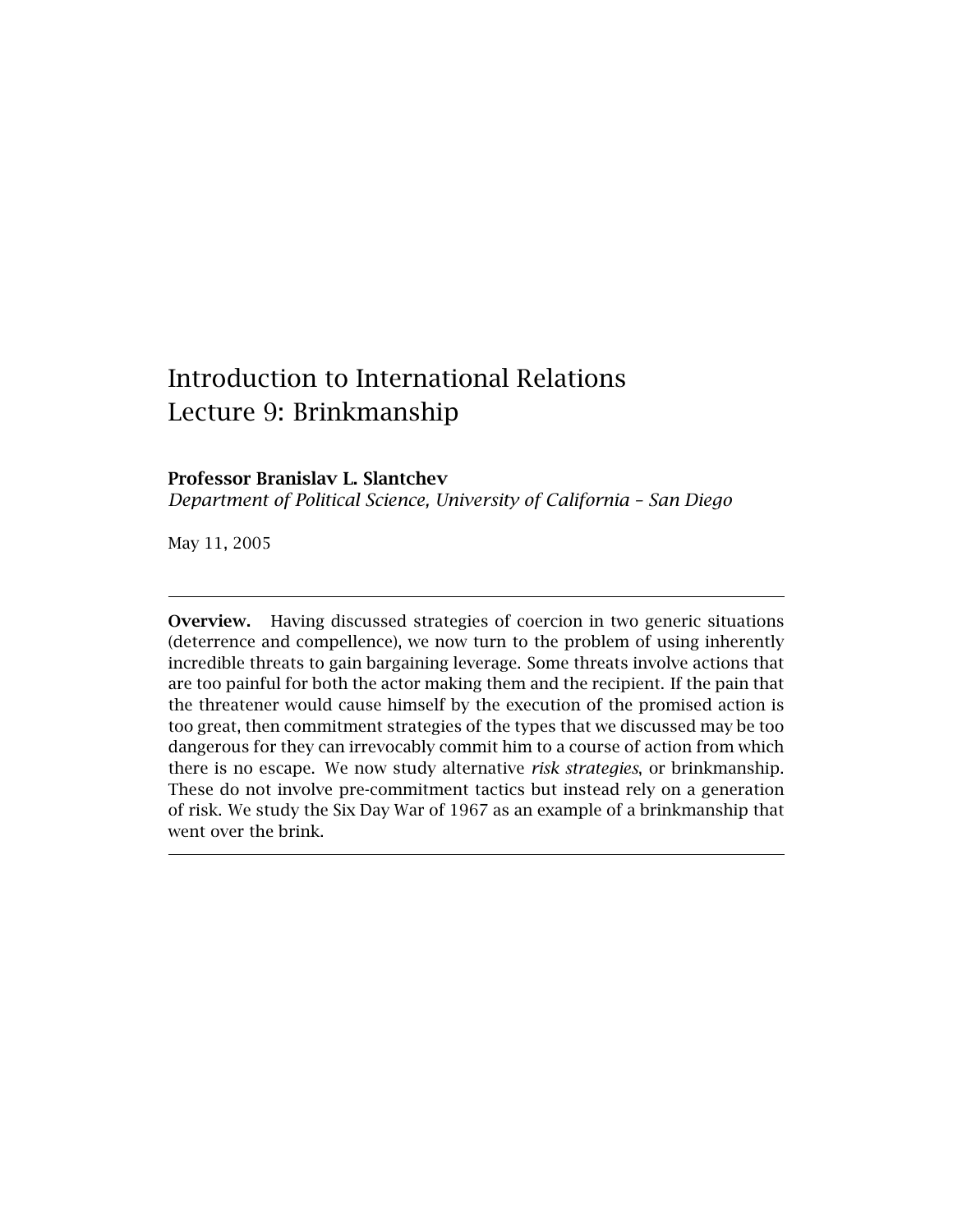## **Outline of Lecture 9: Brinkmanship**

- 1. The nuclear revolution
	- a) Massive Retaliation
	- b) moral opprobrium (nuclear v. non-nuclear)
	- c) credibility problem (nuclear v. nuclear)
	- d) Mutually Assured Destruction (MAD)
	- e) what to do if threat is "too big"?
- 2. Crisis bargaining
	- a) Game of Chicken
	- b) risk and commitment
	- c) severing communications
	- d) preemption and disaster
- 3. How to make big threats credible?
	- a) strategic irrationality
		- *•* Nixon's Madman Theory
		- *•* George W. Bush v. Kim Jong Il
		- *•* provocability and vindictiveness
	- b) threat that leaves something to chance (brinkmanship)
		- *•* modified chess game analogy
		- *•* shared risk of disaster
		- *•* autonomous generation of risk
		- *•* blurring the brink
	- c) limited retaliation
		- *•* splitting threat in small steps
		- *•* bargaining through gradual escalation
		- *•* McNamara's "No Cities" Doctrine
- 4. An example: Six Day War of 1967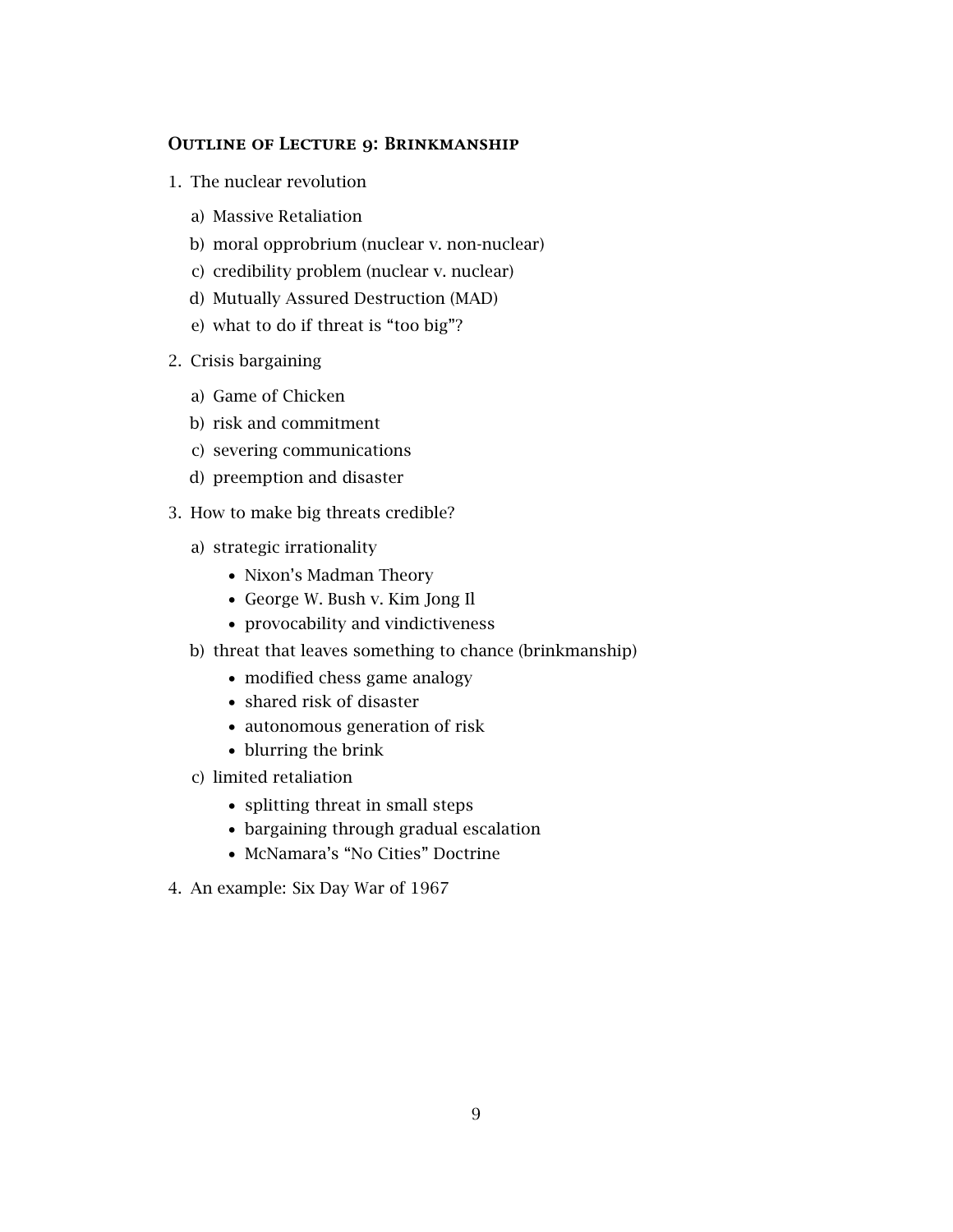Because it may be rational to use force under certain circumstances, the threat to use force becomes a foreign-policy tool that could be used to achieve better bargaining outcomes in mixed-motive situations. We examined two archetypal situations. In the first, an actor attempts to establish a credible commitment to respond to attempts to change the status quo; that is, he tries to *deter* his opponent from doing something he does not like. In the second, an actor attempts to establish a credible commitment to continue inflicting damage on his opponent while the opponent persists in a course of action; he tries to *compel* his opponent to undo his alteration of the status quo.

We discussed several strategies that actors can use for deterrence and compellence purposes, and noted that there are many ways one could alter the strategic calculations of the other actor. Although we analyzed examples that involved military situations, it is important to realize that the concepts are much more general and can be applied in wide varieties of circumstances. At any rate, the threat to use force could be regarded as an instrument of policy, much like the Clausewitzian conception of war.

Until, that is, you consider the arrival of nuclear weapons. How could an instrument of such enormous destructive power ever be utilized for political purposes? The nuke, but its very nature, seems to defy rational use. Even the threat to use it seems incredible against an opponent similarly equipped. The nuclear weapons seem to have caused a revolution in military thinking, in particular in relating military means to political ends by undoing the credibility of the threat to employ it.

The **nuclear revolution** laid bare the credibility problem in a way that previous weapons did not make possible. First, even in a crisis between a nuclear and non-nuclear state, it is not clear that the nuclear state can credibly threaten to resort to nuclear weapons. It is simply hard to imagine a threat that involves rattling the rockets over an issue of peripheral interest, and almost anything short of one's own survival could be deemed peripheral when it comes to nukes. Today (now that we know the effect of a nuclear strike), launching nukes against a non-nuclear state would cause immense moral opprobrium, and would not be tolerated by citizens in any country that has a representative government. The U.S. did maintain a posture of **massive retaliation**, according to which it could potentially resort to nukes in response to crises throughout the world (like the Korean War, for example). But if the explosion of such crises is any indication, this particular threat was not believed by various adversaries who went ahead anyway.

Second, in a crisis between two nuclear powers, the dangers multiply to a degree that it makes the resort to the weapon appear totally irrational. Threatening with nukes, as we discussed when we talked about crisis stability, could be inherently dangerous if it can cause the reciprocal escalation of fear of surprise attack. And when the two sides have second-strike capability, then using nukes seems to become completely irrational because regardless of who strikes first, both opponents would be surely destroyed.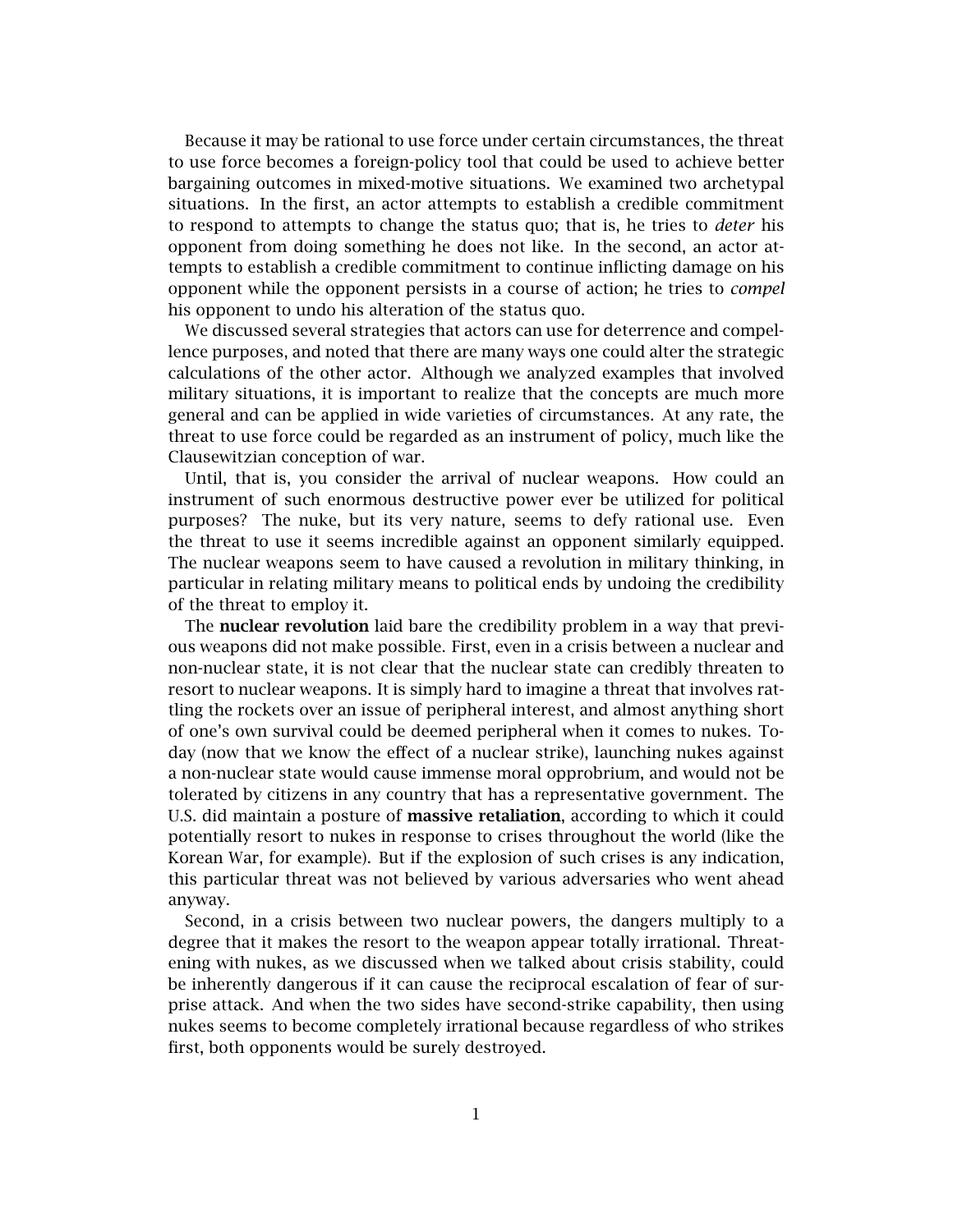It is worth noting that the concept of Mutually Assured Destruction (MAD) is an American invention. The Soviets never really subscribed to MAD and consistently argued that deterrence was a worthless concept. They adhered to a doctrine of a winnable nuclear war, and correspondingly initiated large-scale civilian programs that would enable the country to survive (in some sense) after absorbing a nuclear strike. The programs that included vast evacuation schemes, creation of shelters, and stockpiling, scared many American analysts who recommended time and again that the U.S. should pursue similar programs. For many domestic reasons, it was not possible for the U.S. to create a program that required an unprecedented amount of control over the citizens, something that the USSR had in abundance. At any rate, keep in mind that the principal American antagonist during the Cold War professed disbelief in MAD, and his actions do indicate that perhaps the Soviets were not as deterrable as the Americans would have hoped.

So, back to the idea of using nuclear weapons: if it is not possible to rationally employ a nuke, then how, in the world, would one credibly threaten with it? And if one cannot rely on the nukes for anything other than self-defense against an invasion of the homeland, of what possible use are the enormous stockpiles? Why did the U.S. and the USSR, for example, engage in such a costly arms race?

We now study several ideas how one might rationally threaten with something that has incredibly bad consequences for both the threatener and the recipient of the threat. Although I used the nuclear weapons example to motivate the discussion, it will quickly become clear that the logic is widely applicable across a wide variety of situations that involve relying on inherently incredible threats to extract bargaining concessions. So, let's define our problem first in terms that will make it easier to grasp.

## **1 Crisis Bargaining: The Game of Chicken**

When deterrence fails (that is, when a demand by a challenger is made), an international crisis begins. During this brief and intense period, actors maneuver for better bargaining positions, communicate threats and promises, and try to avoid costly fighting. While deterrence can be seen as bargaining in a peaceful situation and compellence as bargaining in a fighting situation, crisis bargaining occurs in an environment that is not quite war but is less than peace as well. A crisis is the last chance to avoid the transition from peace to war, it is the last chance to settle the contested issue by diplomatic means or limited military deployments. If a crisis is resolved, we're back to deterrence. If it is not, we enter the period of compellence.

Crises occur regularly and crisis bargaining is a vast and very important area of research in international relations. Understanding how some crises can be peacefully resolved raises the hope that we might be able to avoid sinking into war as often as we do. Very few wars come as bolts out of the blue, most are preceded by intense crisis periods. Understanding crisis bargaining is therefore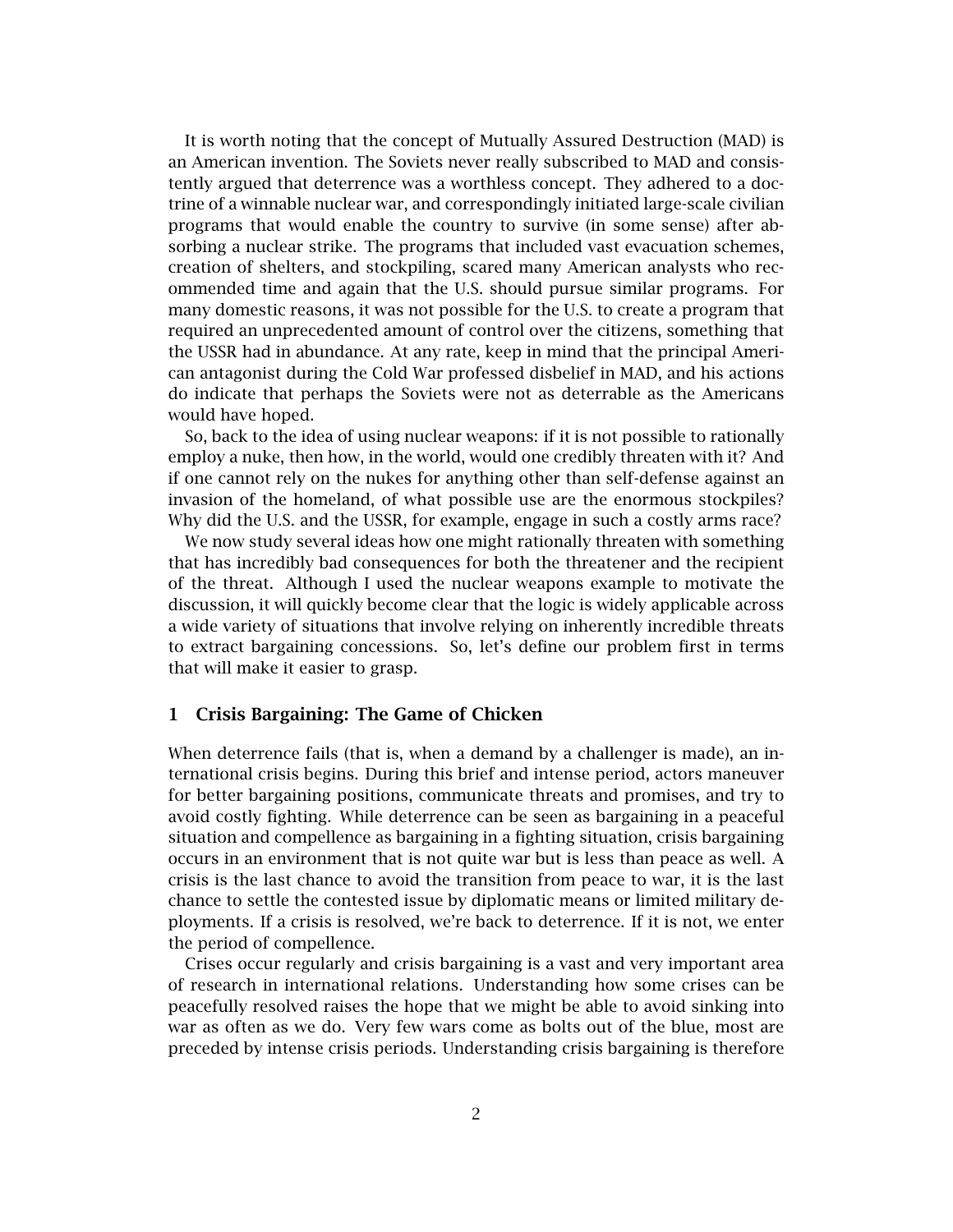crucial to our understanding of war and peace.

Crises, however, are not limited to military conflicts. Just about any mixedmotive bargaining situation in which the actors work with a sense of urgency (e.g. against a deadline of some sort) would qualify as a crisis. Of course, military crises that involve potentially the deaths of many and the destruction of property are that much more intense and dangerous than ordinary ones.

We begin with a very simple formulation of crisis bargaining, one that has been extensively used to describe the tense dynamics of the situation. This is the so-called **Game of Chicken**. The original game goes something like this. Two guys in souped-up cars race against each other down a narrow road in front of a cheering crowd. Each can choose to keep going or swerve (we assume that whenever they swerve, they swerve to the right). If they both swerve, they avoid collision and neither gains anything. If one swerves but the other keeps going, the first loses face and is declared a wimp, and the other is declared the tough guy, wins in reputation and the admiration of the girls in the crowd. If neither swerves, they collide and die (we do not know whether this results in reputational gain or loss).

What would the actors do? If one of the guys believes that the other will keep going, then the only rational response is to swerve. Conversely, if the other guy knows that his opponent will swerve, to which the rational response is to keep going. The outcome of the confrontation is that no collision occurs: one of the guys swerves and the other wins.

That does not seem to help us a lot though because the real question is: Who is going to be the one to swerve? How does one guy know that the other would swerve, and how does the other know that the first one will keep going? If they both know this, then why does the wimp even bother entering the contest? He might as well concede defeat at the outset and save the gas. Only if the men are somewhat uncertain about each other's rashness do we have a real contest and a real crisis.

Let's think of the situation as a game in which the players are not quite sure about each other's resolve. Suppose, for example, that your opponent can vary in toughness from being quite wimpish (and therefore likely to swerve) to being quite foolhardy (and therefore likely to keep going). He, of course, knows his own "level of wimpishness" but you don't. Similarly, he is not aware just how foolhardy you are. Naturally, boasting about one's toughness is unlikely to convince anyone, so a test is required. We are now in a race that has the potential to end in disaster: Each guy could keep going in the hopes that the other would turn out to be less unstable and swerve first; if they reach a point of no-return, they could easily die.

When actors have asymmetric information, there always exists a real risk of disaster (this is analogous to the explanation for war as a bargaining breakdown due to asymmetric information). Each actor presses his advantage as far as possible without knowing exactly where the opponent's breaking point is. You can see how they can go over the brink while taking an escalating succession of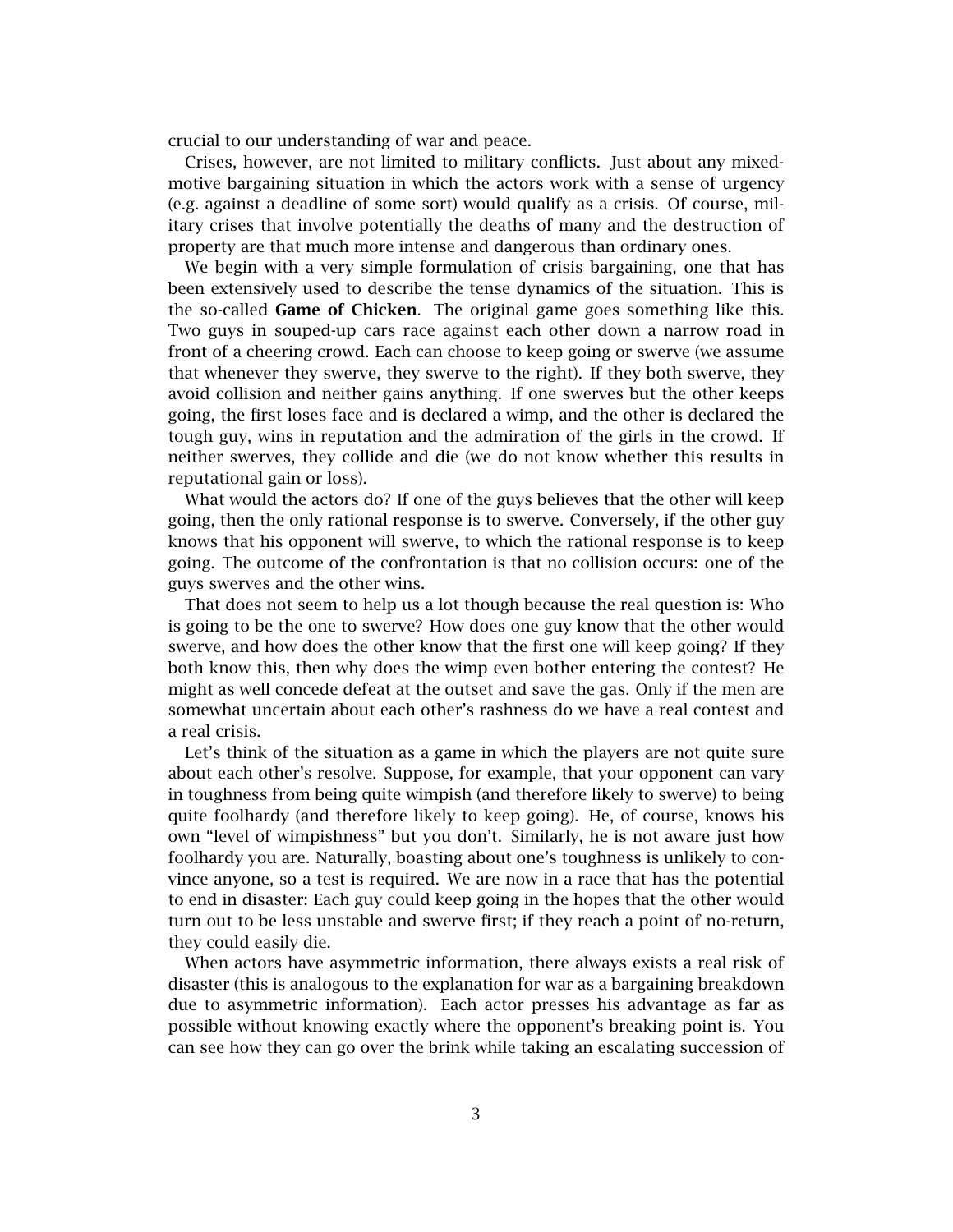risks. Without these risks, there is no danger, and without danger, there is no reason to swerve. That is why the race is a test: it should demonstrate who the tough guy really is by subjecting them both to a danger that can be averted, up to a point, by either one, but that escalates as they both keep going. This, of course, is why the situation is called a crisis and not, for example, diplomatic picnic or something.

What would actors do in this game? Well, they could attempt to establish a commitment not to swerve. We have already seen some ways that this can be achieved, so let's try one here. You can commit to not changing your course if you relinquish control and leave the *final clear chance to prevent disaster* to the opponent. In the Game of Chicken you can yank your steering wheel and wave it to the other driver. You have now given up the ability to swerve and so could not do it even if you wanted to. Again, making yourself weak can give you a bargaining advantage.

It is important that the other driver actually sees you waving the wheel otherwise your commitment is useless. In other words, your commitment must be communicated and understood. If the other driver makes himself unavailable for receiving communication, you may not be able to improve your bargaining position by constraining your choice. It does not matter how committed you are, if I do not know about it, it will serve you little. In fact, you may suddenly develop a craving for loopholes.<sup>1</sup>

Knowing that your successful communication of your commitment would force him into concessions, your opponent would naturally attempt to make himself unavailable to receive it. He can deliberately **sever communications**. For example, the other driver can purposefully put a blindfold on so he cannot see you should you choose to yank your wheel out. As long as you can see that he cannot see you, he has effectively preempted you by committing credibly to not seeing your commitment, and therefore leaving you with the last clear chance to swerve.

This desire to preempt the other's commitment can be strong, and we have seen that the "preemption syndrome" can make the situation rather tricky. Imagine what would happen if you yank the steering wheel and wave it triumphantly out the window just to see the other driver grinning and waving his to you. Now you have both committed with perfect credibility and, since neither can now swerve, have ensured that the disaster outcome will occur. Again, whenever you commit by constraining your choice, you must make sure that the other actor has an option to exit. That is, you must make sure he has not

<sup>&</sup>lt;sup>1</sup>The humor in Stanley Kubrick's *Dr. Strangelove: Or How I Learned to Stop Worrying and Love the Bomb* derives precisely from an ultimate commitment whose author failed to communicate it to the other. The Russians build a Doomsday Device, a machine that automatically blows up the entire world if it ever detects a nuclear explosion on Soviet soil. It is fully automated and cannot be turned off. In other words, the Soviets have the ultimate deterrent: there is no way the U.S. would attack them because the Russians could not avoid global war even if they wanted to. It's perfect, except that for bureaucratic reasons the Soviets neglect to tell the Americans about it, and when a deranged general launches a nuclear strike on the Soviets, well, you get the idea.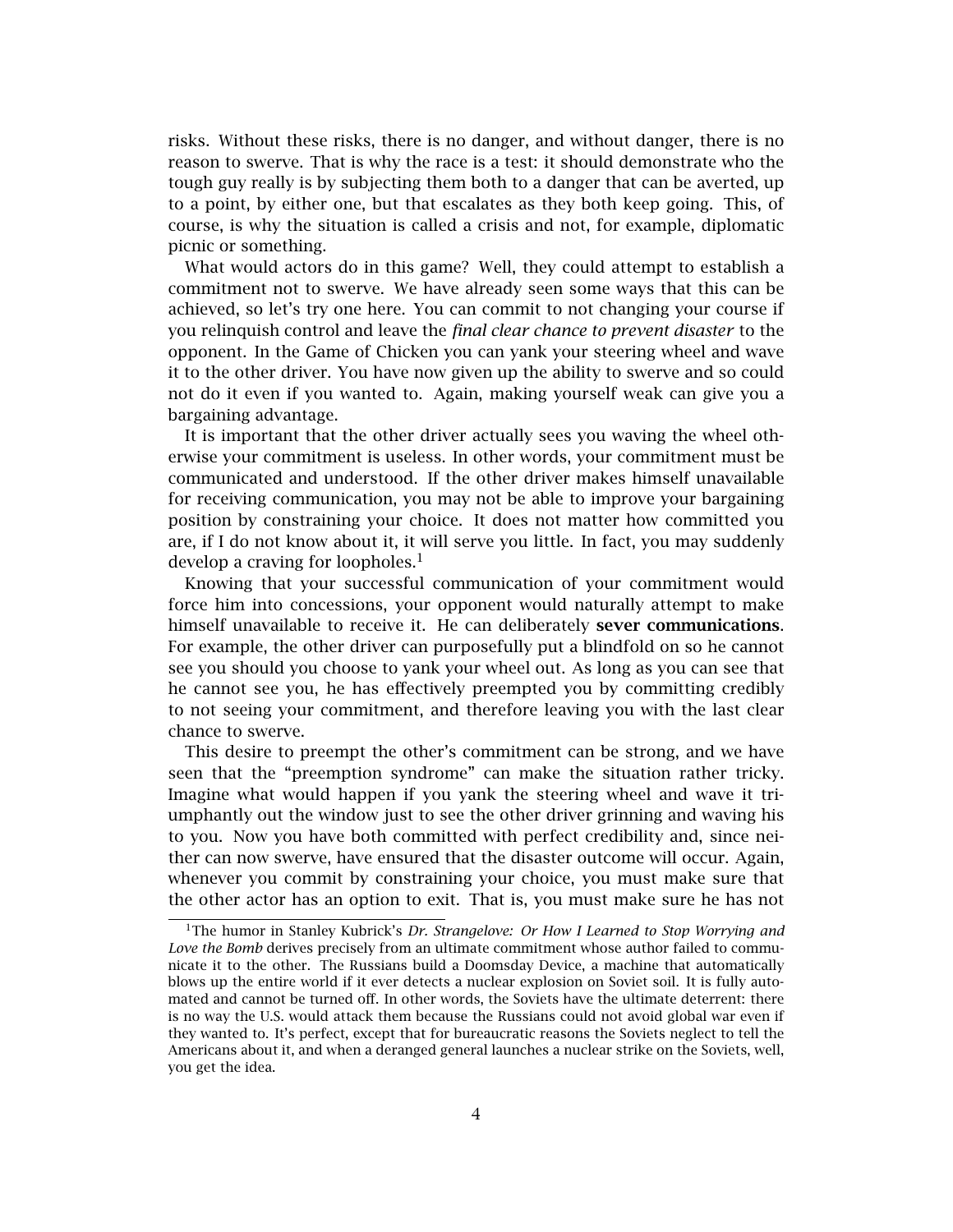committed irrevocably already.

All of these commitment devices are inherently extremely dangerous because if both actors succeed in establishing a credible commitment not to swerve, disaster is certain. Since the outcome is so awful, it is perhaps excusable to disbelieve that actors would seek to commit themselves in such an irrevocable fashion. More likely, they would attempt to leave an escape clause that would help them get out of the situation should it become unbearably "hot". (And, just as naturally, each actor would expect the other to have left an escape clause for himself, and would confidently press forward until they both collide!)

Sometimes, a threat is simply too big to be credible. We shall discuss three strategies that may help with using threats with disastrous outcomes. First (and quickly) we analyze a strategy of **strategic irrationality**. Next, we look at two strategies share an underlying logic between themselves. One is the **threat that leaves something to chance** and the other is the strategy of **limited retaliation**. These strategies depend on the willingness of the players to run a risk of undesired and unintended consequences.

## **2 Irrationality to the Rescue?**

Let's begin with one possible "solution" to the credibility problem. If I can convince you that I am irrational or stupid and therefore cannot understand your commitment, I render myself immune to your threats and win because you (being the rational and smart one) would have no choice but back down. Children often understand this much better than adults. A kid pretending to be dumb or not hear is simply implementing a pretty good tactic of making himself unavailable to receive information about your very credible commitment that is not in its interest. A kid knows that if he acknowledges hearing his mom calling him to come home, he has no choice but go home or else. Playing with abandon and ignoring her ever sterner shrieks is a much better strategy, which he only has to defend with the innocently-sounding "I did not hear you!"

This idea of fostering **strategic irrationality** is not limited to children. President Nixon, for example, once remarked to his National Security Advisor and later Secretary of State Henry Kissinger that it would be good for the Russians and the North Vietnamese to think that he was "out of control" and so could use the nukes if an agreement on peace is not achieved soon. This was an attempt to escape the rational logic that precluded the use of nuclears in such a peripheral theater. Don't believe me? Here's President Nixon in 1968 on his "Madman Theory":

I call it the Madman Theory... I want the North Vietnamese to believe I've reached the point where I might do anything to stop the war. We'll just slip the word to them that, "for God's sake, you know Nixon is obsessed about Communism. We can't restrain him when he's angry—and he has his hand on the nuclear button"—and Ho Chi Minh himself will be in Paris in two days begging for peace.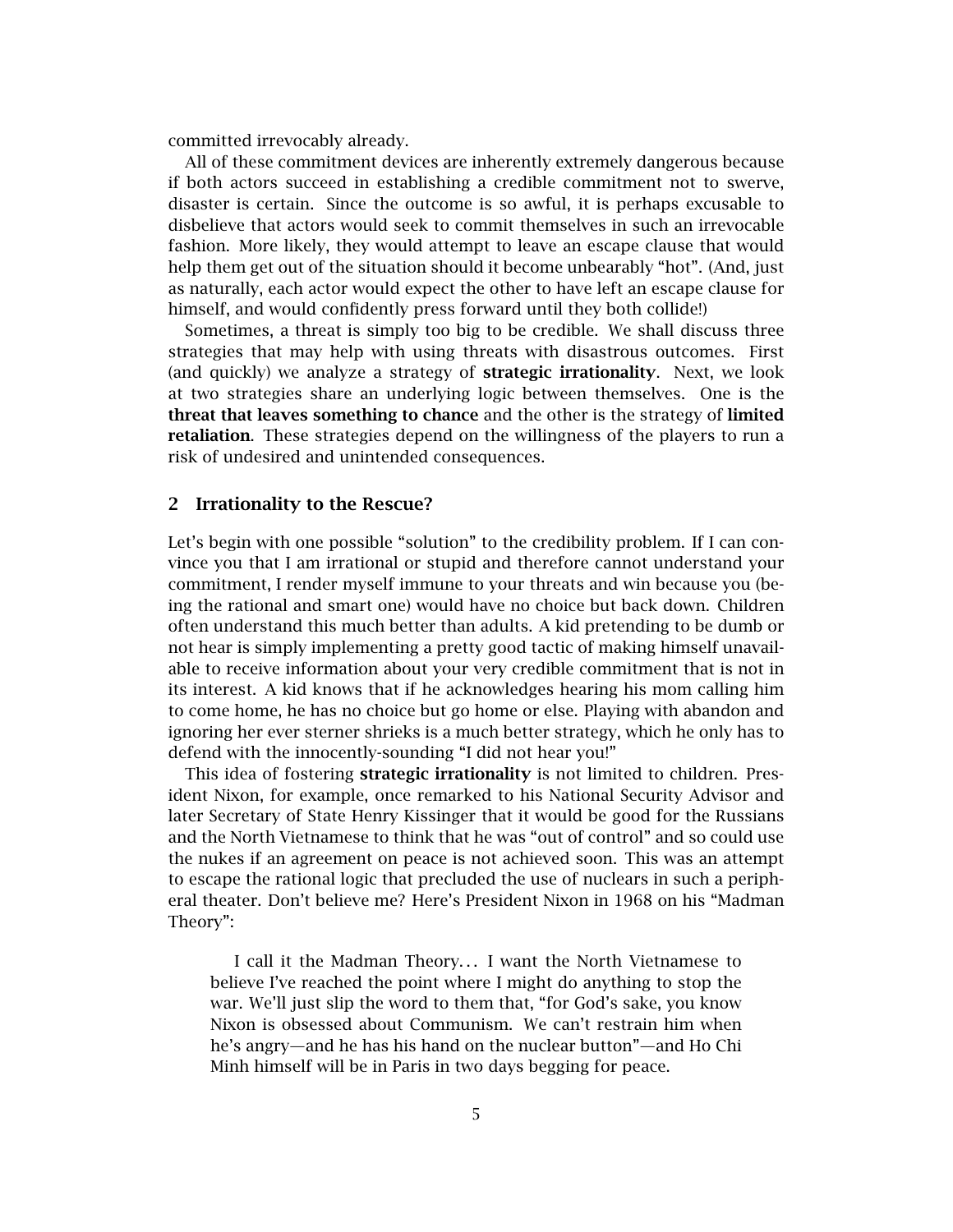His theory did not work (not that Nixon was entirely sane). People have not given up on the idea. U.S. nuclear command said in 1998 that an "irrational and vindictive" demeanor against adversaries such as Iraq may help deter conflict:  $2$ 

Because of the value that comes from the ambiguity of what the U.S. may do to an adversary if the acts we seek to deter are carried out, it hurts to portray ourselves as too fully rational and coolheaded... The fact that some elements [of the U.S. government] may appear to be potentially 'out of control' can be beneficial to creating and reinforcing fears and doubts within the minds of an adversary's decision makers... That the U.S. may become irrational and vindictive if its vital interests are attacked should be a part of the national persona we project to all adversaries.

More recently, the U.S. and North Korea (Democratic People's Republic of Korea, DPRK) have been branding each other "crazy" one way or the other in a curious reversal of the logic (which maybe makes them truly irrational?). After Bush's "Axis of Evil" speech, the official North Korean news agency reported that "Bush's remarks at the U.S. Congress clearly proves how crazy he has become in pursuing the hostile policy to stifle the DPRK."

On the other hand, many believe that DPRK's leader Kim Jong-il is insane. Here's former Navy Secretary James Webb arguing that instead of going after Saddam, the U.S. should have dealt with DPRK: "I think North Korea is far more dangerous than Iraq because of several reasons. One is, their leader truly is nuts. Saddam Hussein is shrewd. Kim Jong Il is crazy... he's totally unpredictable... [and he] has nukes."

Ironically, it appears that for some reason the U.S. is helping Kim present a strongly deterrent posture by promulgating the belief that he might be unstable (and therefore may overreact to any hint of threats). But then the North Koreans are not doing any better: if Bush is truly crazy, then he just might use force anyway.

In the end, the confusion surrounding these stances makes it clear that perhaps neither side is crazy after all, just jockeying for bargaining advantage. This is the main problem with strategic irrationality: since your opponent knows you may have an advantage to feign it, it will be truly hard to be convincing. On top of that, even in a dictatorship it is hard to imagine a madman at the helm, especially someone like Kim, whose family has managed to run (into the ground) North Korea since 1954. So let's look at somewhat more plausible strategies for using very large threats.

<sup>&</sup>lt;sup>2</sup>Quoted by John Diamon in his "Military Urges U.S. on Nuclear Arms," Associated Press, 3/2/98. The original quotes come from an internal study called *Essentials of Post-Cold War Deterrence*.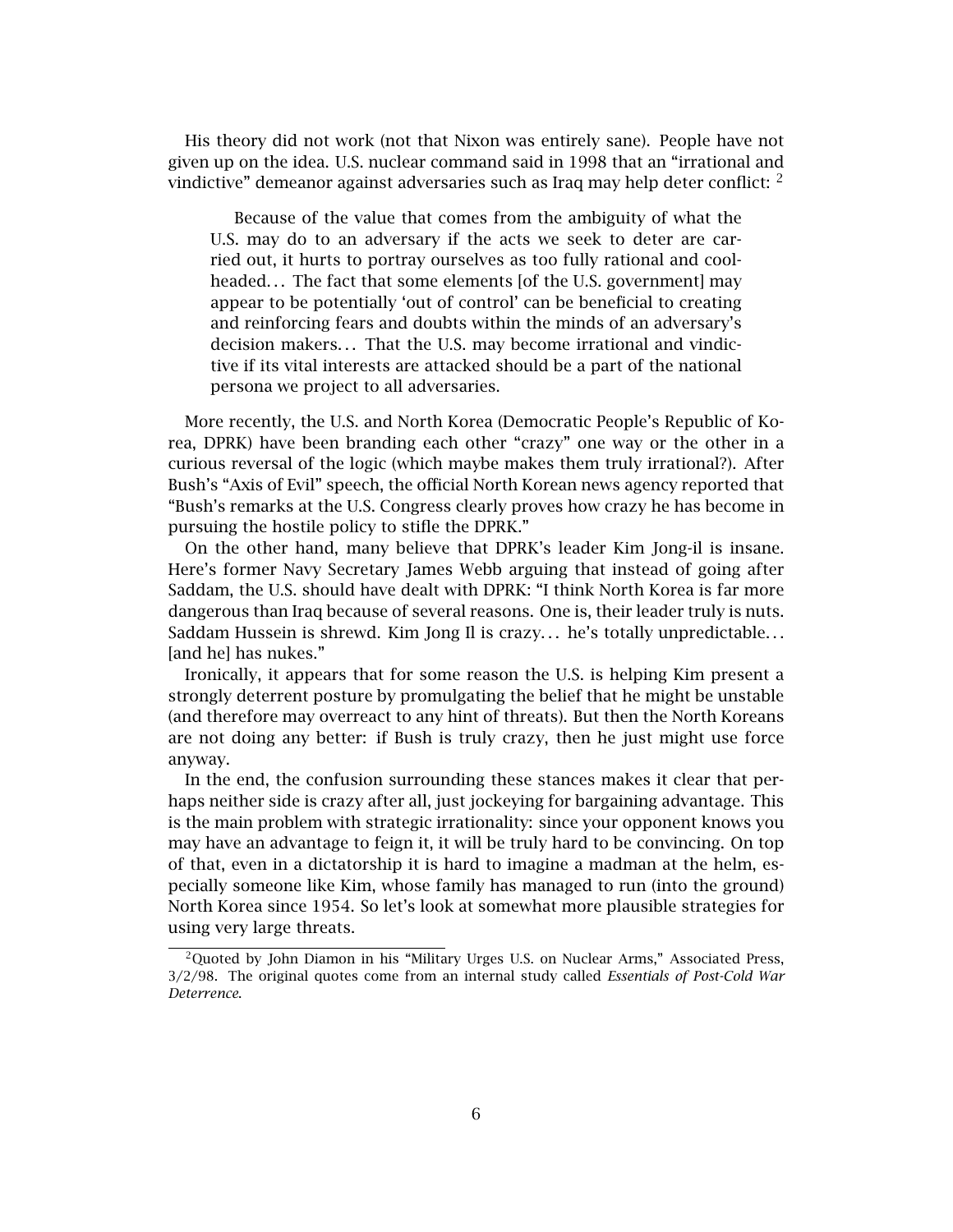#### **3 Risk Strategies: Brinkmanship**

Brinkmanship means taking an issue to the limit, to the edge of the cliff, hopefully without going over the brink. It does not have to be war, any outcome that is mutually hurtful is "suitable" for brinkmanship. Rocking a boat in the open sea when neither the rocker nor the other person can swim, is brinkmanship. Refusing to agree on a settlement until the 11th hour before a deadline, is brinkmanship.

Note that it's only brinkmanship is both the actor doing it and his opponent are subjected to grave risks. It does not work if only one of them is. If I rock the boat and cannot swim but you can, then I am not walking on the brink, I am just an idiot. If I refuse to negotiate a contract and upon its expiration I am out of a job and you are free to hire scabs, then I am not engaging in brinkmanship, I am going you a favor by conveniently removing myself from your consideration. Similarly, if I am the only one who can swim, then my action is simple extortion. We generally reserve the term "brinkmanship" for situations where the disaster if painful to everyone involved, and so each actor has incentives to try to avoid it.

Here's Secretary of State John Foster Dulles, called the "master of brinkmanship and diplomacy," writing in *Life Magazine* in 1956:

You have to take chances for peace, just as you must take chances in war. Some say that we were brought to the verge of war. Of course we were brought to the verge of war. The ability to get the verge without getting into the war is the necessary art... If you try to run away from it, if you are scared to go to the brink, you are lost. We've had to look it square in the face... We walked to the brink and we looked it in the face. We took strong action.

Schelling offers the following analogy to help explain the idea of brinkmanship. Imagine a chess game. You are playing the Whites and I am playing the Reds. The game, as usual, can end in win, loss, or a draw. However, we now modify the game by adding a fourth outcome called *disaster*, which is strictly worse *for both players* than simply losing the game. For example, if disaster occurs, we both pay hefty fines to a third party.

The new rules specify very clearly what causes disaster. Specifically, if either player has moved his knight across the middle of the board and the other player moves his queen across the middle, then disaster strikes immediately. It does not matter whether the knight or queen are moved first.

How would two rational actors play this game? One thing we can tell for certain is that it will never end in disaster because this outcome is always under control of the players and they both have incentives to avoid it. The disaster outcome can only occur if some player deliberately makes a move that ends the game according to the new rule. Since disaster is the worst possible outcome, no rational player would ever make this move.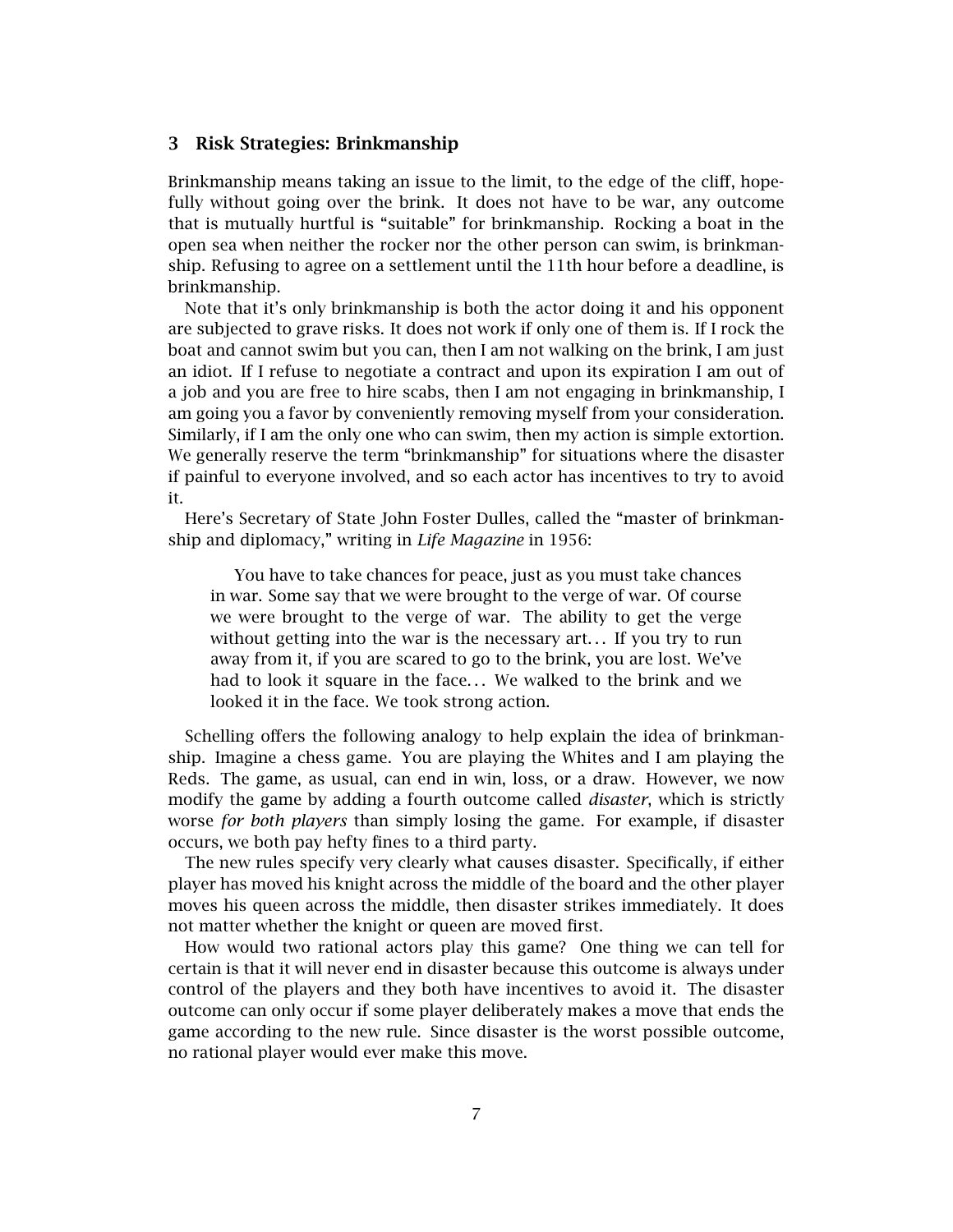This is not to say that the knights and the queens will stay on their side of the board. Indeed, because of this certainty of disaster on the last move, players can use strategic moves that exploit the situation for its inherent credibility. If I, for example, am the first to move his queen across the board and keep it there, you are effectively deterred from moving your knights across. As long as the queen is on that side, I have credibly committed to threatening you with disaster should you move the knights across.

In fact, I am threatening you with something that you would cause should you take the proscribed move. The consequences follow automatically and I am unable to do anything about that. To wit, I am threatening you with a war that you start! As before, disaster is unpalatable to both, and even if it were more costly to me than to you, the threat would still be effective as long as your costs are sufficiently high compared to the other possible outcomes, and so you would still be deterred. I have successfully relinquished the initiative to you, and it is you who gets to be embarrassed by the multitude of choices at your disposal.

The virtue of this modified game is that the rules are completely clear and it is always known with certainty who has committed and who has the last move that avoids disaster or causes it. In real life, of course, things are not as clear. We don't always know (or can even calculate) who would be the last to move. Certain situations create their own escalatory logic that might blow up in both our faces with neither one of us really intending it.

#### **3.1 The Threat That Leaves Something to Chance**

We now modify the modified chess game. We keep disaster outcome and amend the rule to say that should the necessary conditions occur a referee rolls a die and if six comes up disaster occurs. If the die shows any other number, the game continues. If the conditions still exist after a player makes the next move, the die is rolled again, and so on. That is, every time the conditions are met, there is a one-sixth chance of disaster. (In our language, we transform the necessary and sufficient conditions into ones that are only necessary but not sufficient.)

This is now a very different game indeed. In particular we can easily imagine circumstances where knights and queens would move to the "wrong" side of the board, creating a *shared risk of disaster*. If, for example, you move your queen across, I can try to compel you to move it back by deliberately placing both of us in a risky and dangerous situation. I can move my knight across and at every turn while the situation persists we both risk a one-sixth probability that we end up badly. If you lose your nerve before I do, that is, if your willingness to run risks is not as high as mine, I win because you would retreat.

Notice how different this is from before. In the original modification, whoever moved his relevant piece across the board first won. There were no imaginable circumstances where we would both have the queens and the knights one the "wrong" sides of the board. The reason for that, of course, is that the threat is extremely effective: in fact, its fulfilment is completely automated by the rules.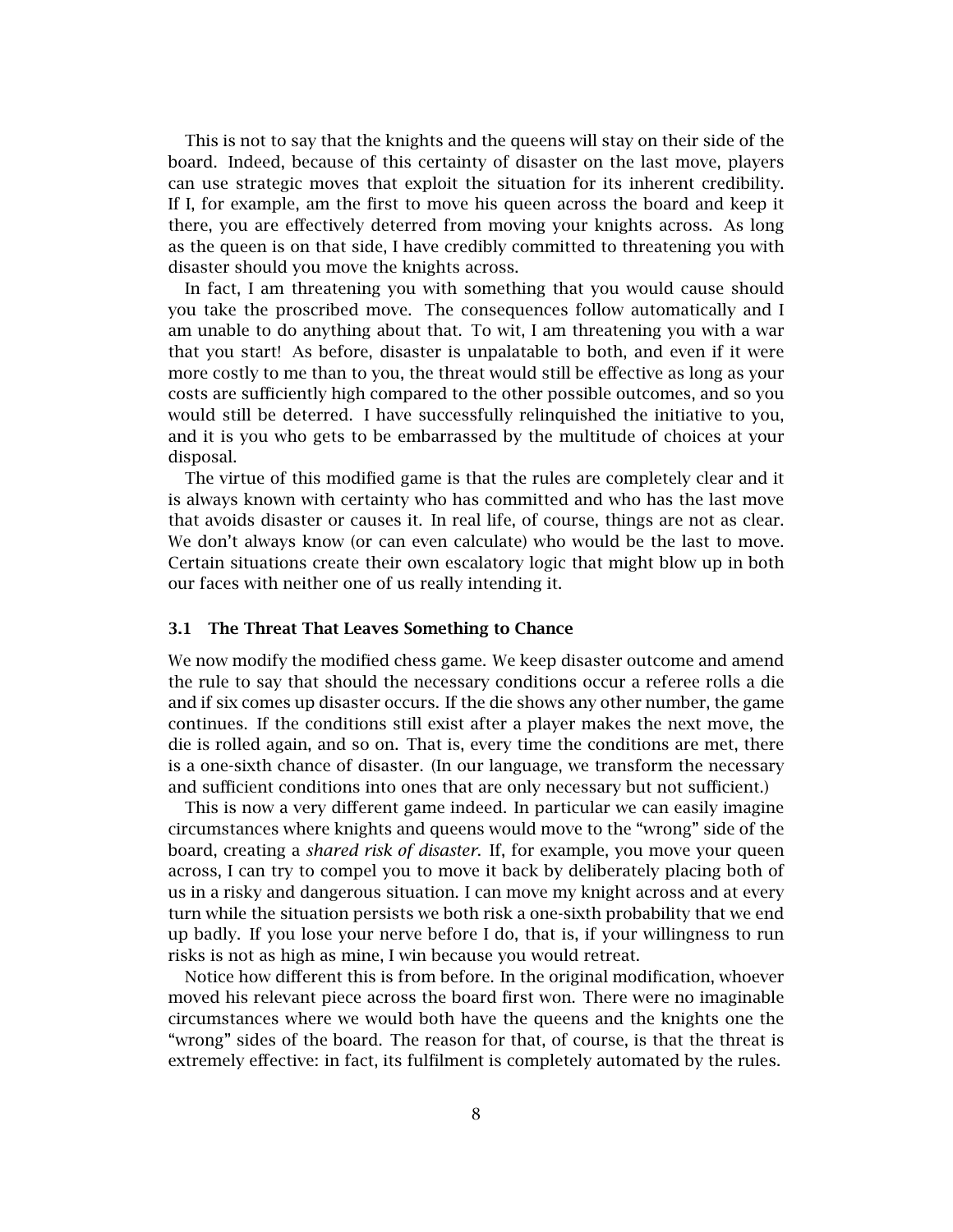In the modified version of the modified chess game, however, this certainty is gone. What's more interesting, players are able to threaten each other with a disaster that would hurt both. This was not a possibility in the original modification because once someone commits, the other cannot pressure him to retreat by threatening to move his chess piece across too. The certainty of disaster ensures that no such threat can be credible. In this version, on the other hand, such threats can be made and probably will be made.

You can apply the technique of constraining your own choices to this environment as well. For example, suppose you have moved your queen across and I want to compel you to move it back. However, you are much more resolved than I am and we both know it. If I can bring myself to run the risk of disaster at least twice, however, I can win nevertheless: I move my knight across, thereby placing us both in jeopardy. However, since I know that in the war of nerves you will probably win, I then move another piece such that it blocks the knight's way back. Now I cannot retreat even if I wanted to and it is up to you to do something to relieve the risk. If I can commit myself to continue to run the risks and make clear to you that you are the only one who can diffuse the situation, you would have no choice but back down and retreat.

The strategy of taking your opponent to the brink of shared disaster and compelling him to turn back first is brinkmanship. Schelling calls it "manipulating the shared risk of war" and it really involves the deliberate creation of risk that can only be relieved when the opponent takes an action that suits your purposes. Brinkmanship is a war of nerves, it is about risk-acceptance and fear more than it is about cool rational calculations.

Why don't we just threaten with something certain? Why "simply" create a *risk* that something *may* happen? Threatening with too big a stick can be a problem because it may lack credibility. For example, consider the original modification of chess. Suppose you move your queen across and I verbally tell you that unless you retreat I will move my knight and we both end up with the disastrous outcome.

We have already seen that it does not matter whether this outcome hurts you more than it hurts me. As long as it hurts me sufficiently (and it does because according to the rules it is even worse than a loss), my threat will not be credible. You obviously cannot avert the disaster *if* I make the final move. I know it. You know that I know it. And I know that you know that I know it. We also both know that it is up to me to make the fatal last move. You can just sit smugly and smile at me while I rail against the rules being stacked in your favor, the world being cold and heartless, and nobody caring about my predicament. None of that would help, of course. You win and we both know it.

A similar problem occurs with threatening massive retaliation in response to conventional military infractions. The stick is too big and too dangerous to be believable. Even when the United States had first-strike capability many wondered if this nation could use the nukes for a third time with impunity and with total disregard of the extent of the threat they are supposed to diffuse. Say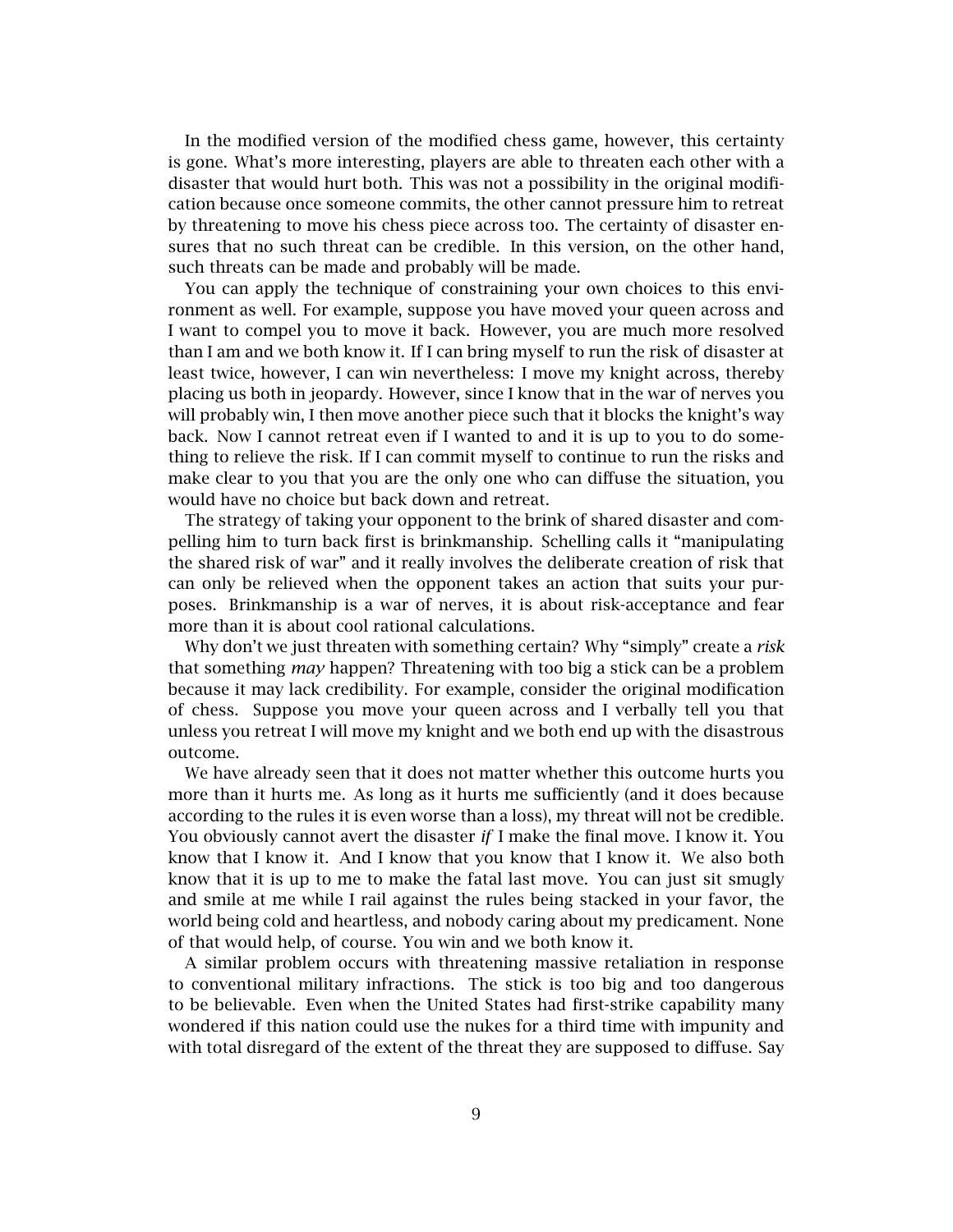the Soviets invade some dinky little third world country with a population of 1 million. Can the United States threaten to blow up Moscow (population of 10 million) in retaliation? Probably not and the Russians knew it. The gun is too powerful and so the threat to use it is not credible.

When it is not possible to threaten credibly because the action would hurt you too much, you can threaten with the *risk* or *probability* that the action would be carried out *despite your best intentions to avoid it*. Uncertainty, so the speak, scales down the threat because it renders the outcome a "mere" possibility.

The risk of carrying out the action in spite of your own attempts to prevent is inherent in many complex situations. First, you may simply make an error in assessing your opponent's freedom of choice and intentions. Maybe the opponent cannot or would not back down. In any case, the risk of misperception is clearly present. Second, and more interestingly, the threat may be carried out even when it should not have been. Maybe your opponent backs down but before you have the chance to stop it, events are set in motion that lead to disaster anyway. Brinkmanship is a slippery slope, maybe at some point it is no longer possible to avert disaster and nobody is quite sure where this point really is. That's the third possibility: we both may become committed to the escalatory steps without even realizing it and may not be able to escape them even if *we both wanted to*. 3

The threat that leaves something to chance (very aptly named) depends on creating this shared risk of disaster. Once created, the players engage in a competition in risk-taking in the sense that the outcome depends on resolve and nerve.

#### **3.2 Limited Retaliation**

The other very similar strategy that depends on the generation of risk is the strategy of limited retaliation. Instead of creating a situation where ultimate disaster may strike, one takes a series of small steps (hence the word "limited" in the name of the strategy) that do two things. First, they increase the probability that the ultimate disastrous event may occur because they generate an additional risk of that happening and further steps presumably escalate that risk. Second, they involve giving the opponent explicit incentives to back down that are unrelated to the risk of disaster.

By destroying methodically but in limited quantities things of value to the opponent, you give him the chance to stop the destruction while he still has something of value left. The problem with the big stick (again) is that if the threat is carried out, the opponent has nothing left to care for. In the strategy of massive retaliation, we destroy the Soviet cities, for example. But if the op-

<sup>3</sup>If you have not seen the film *Fail-Safe*, I absolutely recommend it. In it, the Americans and the Soviets become committed to escalatory actions that result in disaster with neither side wanting it and both trying to help each other avoid it. What begins as a routine day and a small technical mishap turns into a global disaster. See the original film with Henry Fonda and Walter Mathau, not the recent George Clooney remake.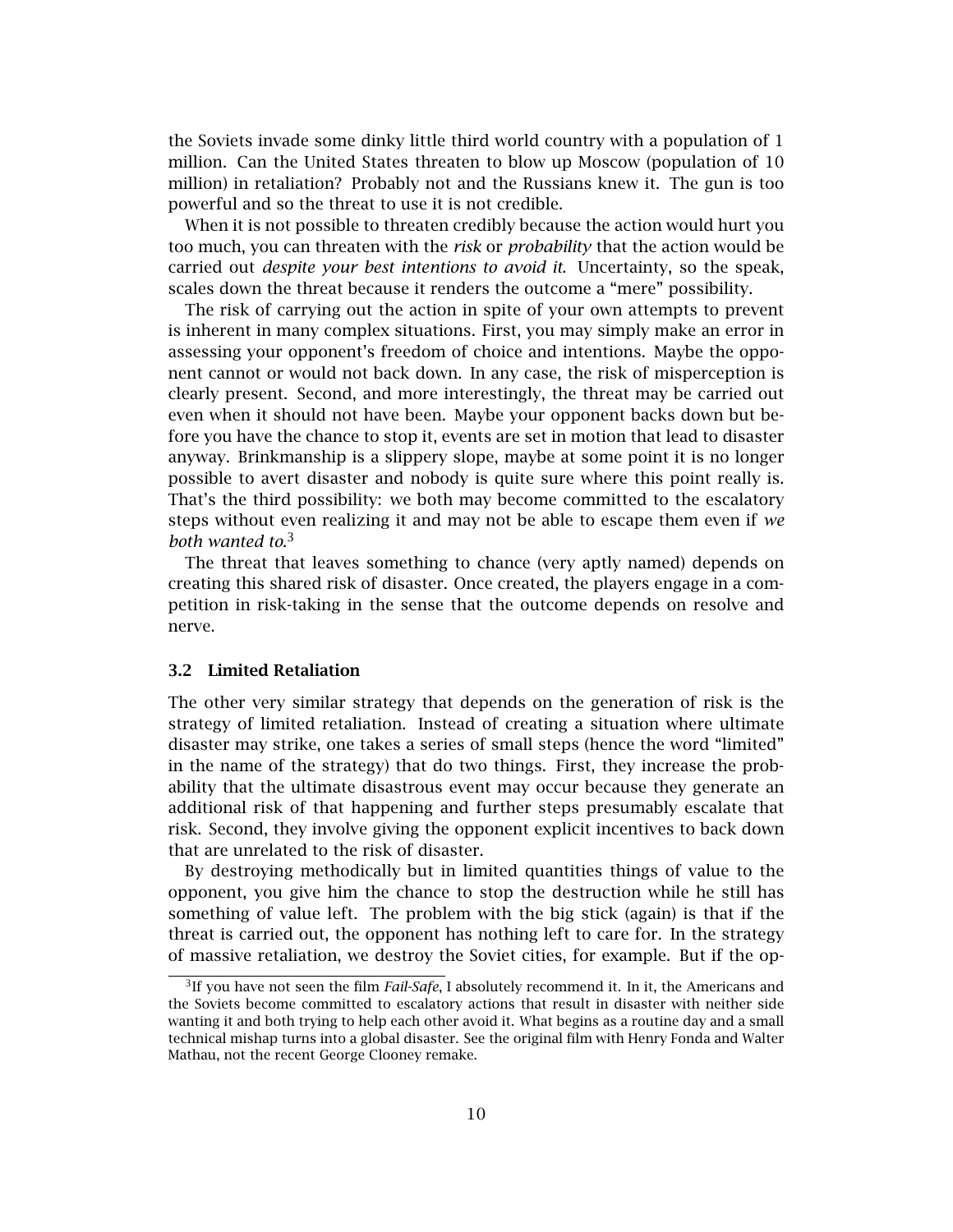ponent stands to lose everything, he will fight back as hard as he can, which is not what we want. We only want them to back down.

Suppose that instead of initiating a nuclear war, whether deliberately or by accident, we target Soviet cities but only destroy one. We then tell them that unless they retreat we will destroy another. If they don't retreat, we destroy a second city. And so on and so forth, gradually turning the pressure up, but always letting them back down. The reason such a strategy might work is because despite of the pain, the Soviets are left something they care for: their other cities. It is the threat to destroy these cities, not the pain of having already lost some, that might compel them to back down.

This strategy gradually imposes costs on the opponent but, more importantly, it threatens to impose more costs in the future. A player would be unable to threaten with more costs if it destroys everything his opponent values in one fell swoop. A threat that leaves quite a bit to the adversary is a lot more credible than a massive murderous one. In fact, part of the credibility problem with the massive threat is generated by the consequences of nuclear war. If we threaten with a massive nuclear strike, then the Soviets, with nothing to lose, have incentives to strike back and impose as great costs on us as possible. With a limited strategy, on the other hand, they may be induced not even to retaliate because they are afraid that if they do, they would lose even more.

If you think that this is cold and heartless, you are right. However, Robert Mc-Namara, the U.S. Secretary of Defense during the Kennedy and Johnson administrations made a speech in 1962 in which he proposed this very strategy, the so-called "No-Cities Doctrine". The Russians were very quick to denounce it by claiming that no limited option existed in a nuclear war. Once the missiles start flying all bets are off. The Soviets quite correctly perceived how such a strategy would deny them bargaining power. They had a lot of imprecise missiles with which they can threaten massive strikes but not careful limited retaliation in return. So they did not like it.

The essence of this approach is very similar to the one used by the threat that leaves something to chance in that it breaks the large inherently incredible threat into a series of smaller, credible ones. The strategy of limited retaliation also increases the credibility of the threat of future destruction. By exercising the limited option, a player can demonstrate that its resolve is greater than that of its adversary, just like with the threat that leaves something to chance, where it did so by revealing its willingness to run risks of disaster.

#### **3.3 The Generation of Risk**

Obviously, these are very dangerous tactics; *they would not work unless they were dangerous because it is the generation of risk that makes them potentially worthwhile*. How is that risk generated?

Rational opponents would never cross the brink of disaster willingly. However, even rational opponents may do so unwittingly, unintentionally, and by accident or sheer bad luck. The essential idea here is to blur the brink. If you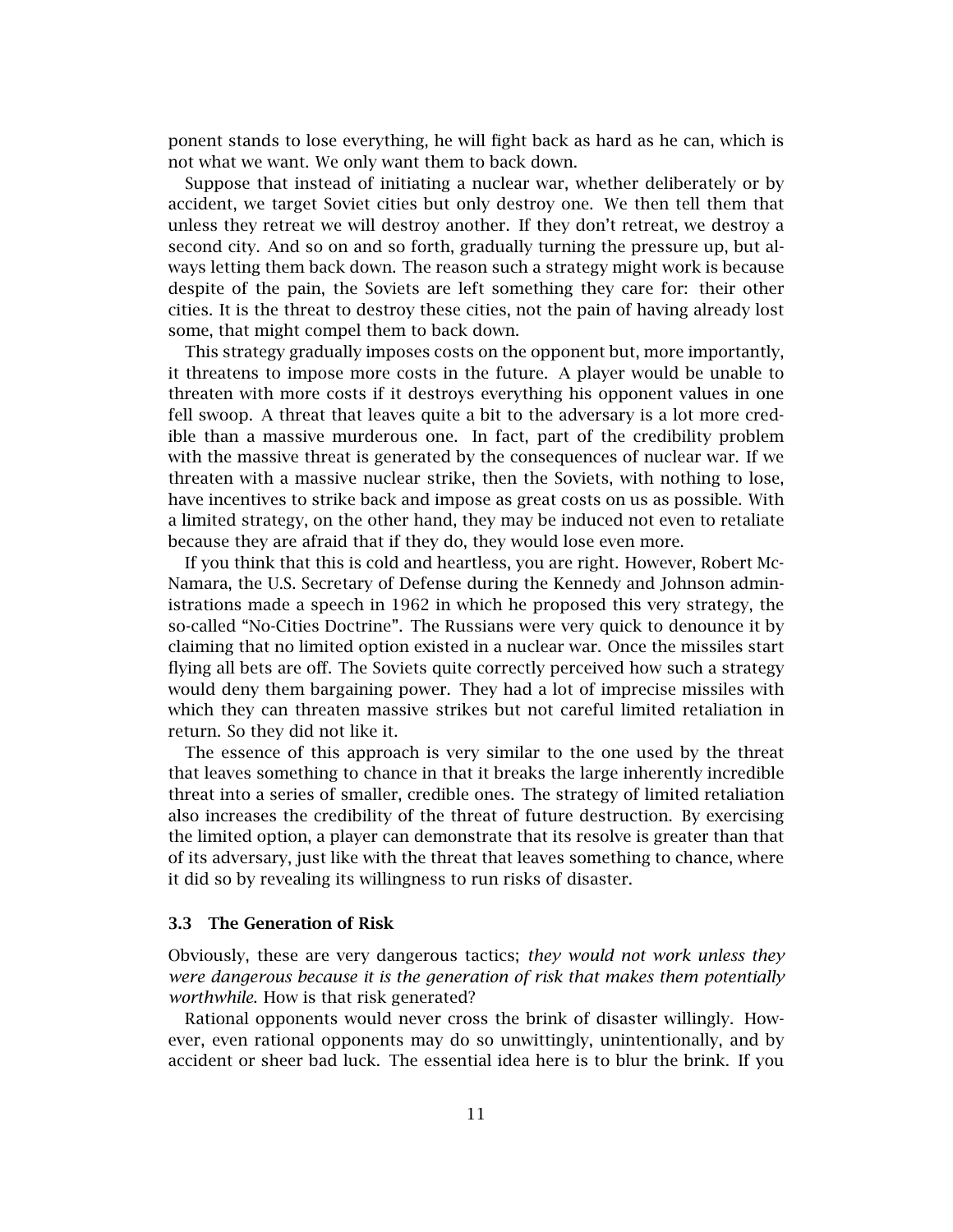cannot clearly see where it is, you can walk perilously close to it. If you could see it, then you might be tempted to stay away, just to make sure nothing actually tips you over.

So how do we blur the brink? By generating the fear that things may get out of hand. Many have heard of the "fog of war" a situation during tense moments of conflict where communication is uncertain, decision makers are not fully in control of events, accidents happen, and everyone's nerves are so tight that they might snap. Many of the mechanisms that generate risk actually preclude firm control of its escalation or its degree, thereby further enhancing the fear factor. This is sometimes called an **autonomous risk** because it is generated by events beyond one's control.

The crucial point is that you have to arrange things in such a way that neither you nor your opponent knows precisely just where the brink is. If you know, you would definitely never escalate beyond it. If he knows, he can push up to it and you run the risk of giving up because you think it is dangerous while he knows that it is safe. The threat is therefore one of unintended consequences, an inadvertent escalation, not a cool rational one.

#### **4 Do Statesmen Dance on the Brink?**

They do, and they often go over it. The Cuban Missile Crisis is the archetypal case of brinkmanship that everyone uses to illustrate the concept. However, this crisis is very untypical, it was unique in intensity even for the Cold War. It involved extraordinarily high stakes, and the two leaders managed to pull away from the brink, with one of them (Kennedy) not even realizing how close they had truly come. The Russian leader (Nikita Khrushchev, who was said to have loved nuclear blackmail) never again rattled his rockets. It was not only because the Soviets lost in the crisis, but because both sides were duly sobered by the experience. Crudely put, the potential gains were not worth the risks.

Many crises are not peacefully resolved. Consider the Six Day War of 1967 in which Israel initiated a *blitzkrieg* against Egypt, Jordan, and Syria, and managed to capture territories that tripled its size. This war was a case of Egyptian president Nasser's brinkmanship that went over the brink.

After the Suez/Sinai War of 1956, the United Nations maintained a force, UNEF, in the Sinai peninsula (Egyptian territory) whose purpose was to separate Israel and the Egyptian army, and prevent any possible provocations that might cause a larger conflict. The UNEF was there at Egypt's "invitation" and was bound to leave should the Egyptians asked it to. Israel had repeatedly warned that it would regard re-militarization of Sinai as a threat, and the closure of the Straits of Tiran (a crucial commercial link through which Israel had secretly been importing Iranian oil among other things) as a *casus belli*.

After many skirmishes in the early 1960s and several larger-scale attacks and reprisals by both sides, Nasser embarked on a policy of brinkmanship. Goaded by the Syrian and Jordanian leaders, he took the initiative to demonstrate Arab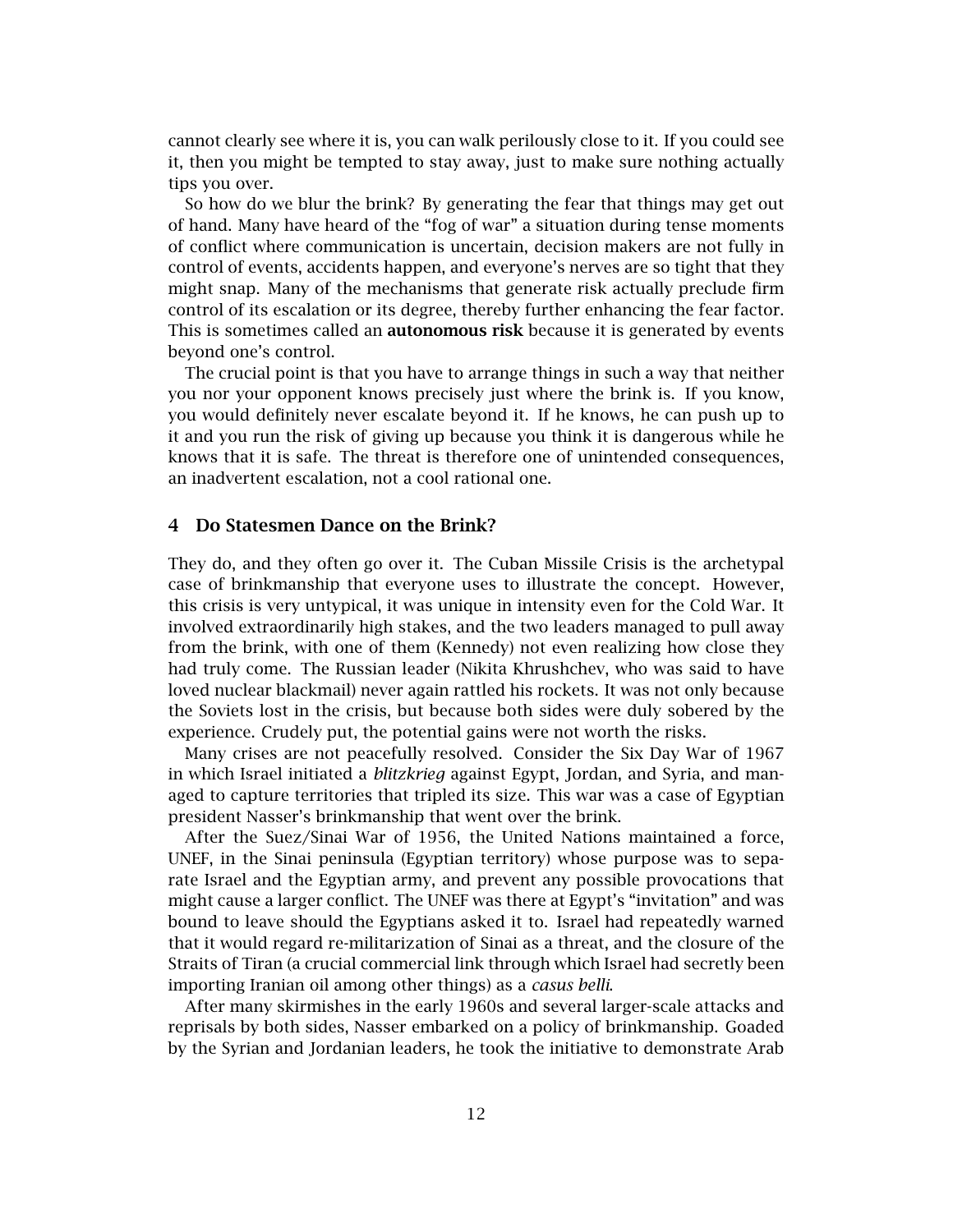resolve by sending Egyptian troops into the Sinai (after the Soviets lied to him that Israel was massing troops on the Syrian border). He was in no position to attack Israel while fighting in Yemen (where Egypt was backing rebels against royalists supported by Saudi Arabia), and consequently he tried to ensure that Israel would not take his action as a preparation for war. To this end, he sent the troops openly hoping that this would serve the dual purpose of deterring aggression against Syria without provoking a preemptive strike against Egypt. However, events took a life of their own as the countries began sliding down the precipice to disaster.

Emboldened by the outpour of public support for his move into the Sinai, Nasser decided to up the stakes and demanded the withdrawal of UNEF forces. The U.N. Secretary General U Thant capitulated without so much as asking the General Assembly to consider the matter as per the original agreement. The U.N. force was withdrawn eliminating the last shield Israel had against Egypt. Predictably, the anti-Israeli voices escalated their rhetoric: now that the U.N. was not protecting the "Zionist entity," the time had come to wipe it out in war. Caught in the momentum of his success, Nasser blockaded the Straits of Tiran again on May 22, cutting off all Israeli shipping and stopping the covert supply of Iranian oil.

This marked a point of no return in the crisis. Israel had always maintained that closure of the straits was a *casus belli* against which Israel was free to respond with force in self-defense. Nasser was unprepared for war, and hence one is drawn to the conclusion that he must have hoped for some sort of diplomatic resolution of the crisis, perhaps an intervention by the superpowers that would allow him to escape with his reputation intact. The closure of the straits was not designed to provoke war, but was an act of risk-taking, in which Nasser may have underestimated the nervousness of the Israelis.

As soon as Nasser gave the appearance for preparing for a military solution of the Zionist problem, the Arab leaders rallied around Egypt. The Arab forces began mobilizing, reaching over a quarter of a million troops with 2,000 tanks and 700 aircraft. Israel had gone on alert three weeks previously and was reeling under the intense pressure. Yitzhak Rabin (Chief of Staff, Commander of the Israeli Defense Forces [IDF]) suffered a nervous breakdown that put him out of commission for a while. Desperately, the Israelis tried to get President Johnson to intervene somehow and compel Nasser to open the straits. The Americans preferred negotiations and warned Israel that if it decided to preempt it would be alone.

Negotiations went nowhere and there was no time for patience. The Soviets were supplying the Arabs with massive amounts of arms. On the 30th King Hussein suddenly flew to Cairo and Jordan signed a defense pact with Egypt. The choir clamoring for Israel's destruction reached a crescendo with Iraq joining it. The Egyptian, Syrian, and Jordanian armies swelled with contributions from Kuwait, Saudi Arabia, Iraq, and even distant Algeria. The Israelis panicked and pressed America once more to step in and diffuse the crisis or, failing that, let